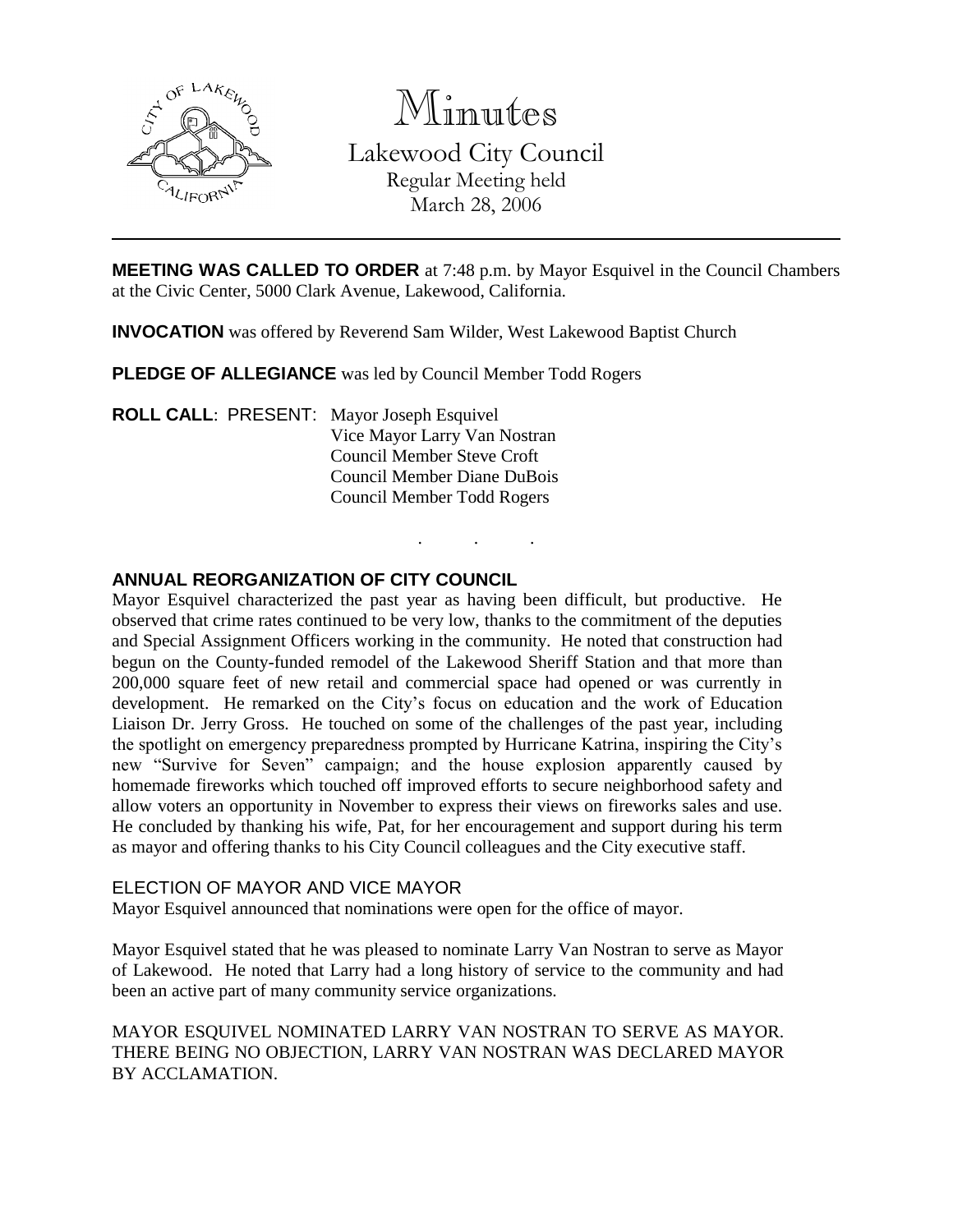City Council Minutes March 28, 2006 Page 2

### ELECTION OF MAYOR AND VICE MAYOR - Continued

Mayor Van Nostran presented outgoing Mayor Esquivel with a plaque and scrapbook commemorating his year of service as Mayor. Mayor Van Nostran also presented Mrs. Pat Esquivel with a bouquet of flowers in recognition of her support for her husband and the many demands made on their time during his year as mayor.

Mayor Van Nostran thanked his colleagues for the opportunity to serve as mayor and acknowledged that teamwork was the key to successfully facing the challenges to come. He expressed his optimism about the future of Lakewood, noting the great neighborhoods; fine law enforcement; growing retail sector; support of the business community; parks, playgrounds and programs; diverse population; and responsive city government. He noted that even though he felt the City staff and City Manager were the best in local government, there were still ways for city government to listen and respond better. He made pledges to uphold five Lakewood values. First, to have a City staff that would seek to be innovative, efficient and above local politics. Second, to provide an open and accessible government where everyone could be treated equally and be involved in the decision making process. Third, to make Lakewood neighborhoods and homes even safer that they were today. He praised the work of Captain Dave Fender and the deputies of Team Lakewood who put their lives on the line to keep the crime rate so low. He stated that their task had become even more difficult over time and that we still mourned the tragic loss of officers from the Lakewood station, Deputy Powell and Deputy Ortiz. Fourth, to preserve the quality of life in Lakewood through maintenance of facilities, roads, sidewalks and water main, and through the park programs that promote family values. Fifth, to continue to build a strong local economy by supporting the C-17 program, growth of the retail base, and enforcing strong property maintenance standards on commercial properties. He also promised to work with his colleagues to do everything possible to restore July 4th as a day of family celebration, urging all residents to get involved by surrendering illegal fireworks and not sheltering those who chose to use illegal fireworks. He concluded by expressing gratitude for all the good things about Lakewood and confidence that even more could be achieved in the year ahead.

Mayor Van Nostran announced that nominations were open for the office of vice mayor.

COUNCIL MEMBER CROFT NOMINATED DIANE DUBOIS TO SERVE AS VICE MAYOR. THERE BEING NO OBJECTION, DIANE DUBOIS WAS DECLARED VICE MAYOR BY ACCLAMATION.

. . .

#### **ROUTINE ITEMS:**

COUNCIL MEMBER ESQUIVEL MOVED AND VICE MAYOR DUBOIS SECONDED TO APPROVE ROUTINE ITEMS 1 THROUGH 5.

- RI-1 Approval of Minutes of the Meeting held February 28, 2006
- RI-2 Approval of Personnel Transactions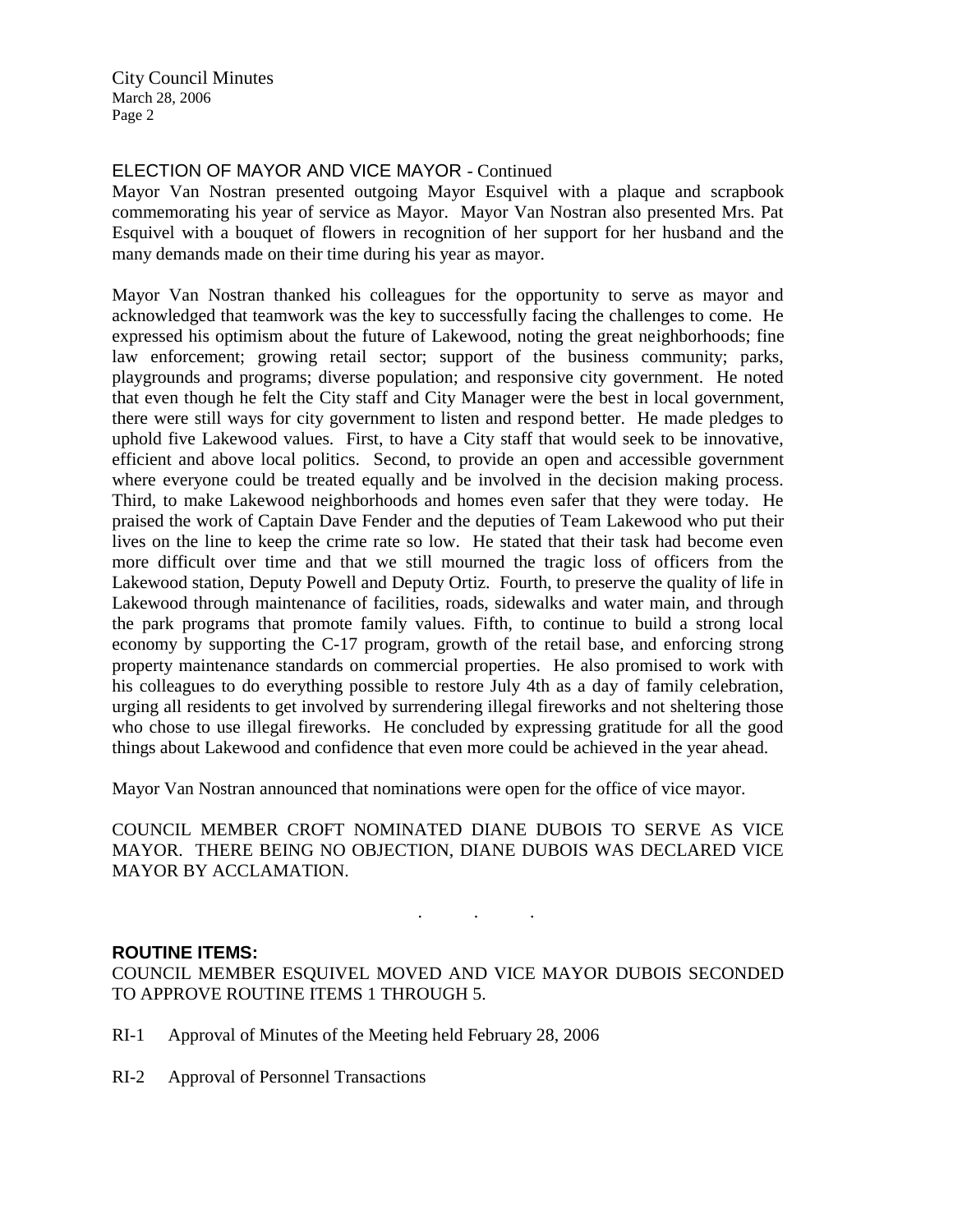City Council Minutes March 28, 2006 Page 3

#### **ROUTINE ITEMS:** Continued

- RI-3 Approval of Registers of Demands dated March 9, and March 16, 2006
- RI-4 Approval of Parade Permit for Mayfair High School
- RI-5 RESOLUTION NO. 2006-13; A RESOLUTION OF THE CITY COUNCIL OF THE CITY OF LAKEWOOD AMENDING RESOLUTION NO. 92-36 PERTAINING TO THE LOW-INCOME EXEMPTION OF THE UTILITY USERS TAX

UPON ROLL CALL VOTE, THE MOTION WAS APPROVED:

AYES: COUNCIL MEMBERS: Esquivel, DuBois, Rogers, Croft and Van Nostran NAYS: COUNCIL MEMBERS: None

## **1.1 • AWARD OF BID FOR PUBLIC WORKS PROJECT NO. 06-1R, DRILLING ASR WELL 27**

. . .

Public Works Director Lisa Rapp gave a brief presentation based on the memo in the agenda and stated three bids had been received for the drilling of Aquifer and Storage Well #27, which would be located at the Arbor Water Yard and funded through a reimbursement grant agreement with the City of Long Beach using Proposition 13 water funds through the Metropolitan Water District. It was the recommendation of staff that the City Council approve the plans, specifications and working details for Project No. 06-1R; award a contract to the low bidder, Bakersfield Well & Pump Company, in the amount of \$1,126,144; authorize staff to approve a cumulative total of change orders, as needed, not to exceed \$112,000; and authorize execution of the agreements contingent upon the City Attorney's approval of the funding commitments.

Mayor Van Nostran opened the public hearing at 8:20 p.m. and called for anyone in the audience wishing to address the City Council on this matter. There was no response.

COUNCIL MEMBER ROGERS MOVED AND COUNCIL MEMBER CROFT SECONDED TO CLOSE THE PUBLIC HEARING AND APPROVE STAFF'S RECOMMENDATION. UPON ROLL CALL VOTE, THE MOTION WAS APPROVED:

AYES: COUNCIL MEMBERS: Esquivel, DuBois, Rogers, Croft and Van Nostran NAYS: COUNCIL MEMBERS: None

. . .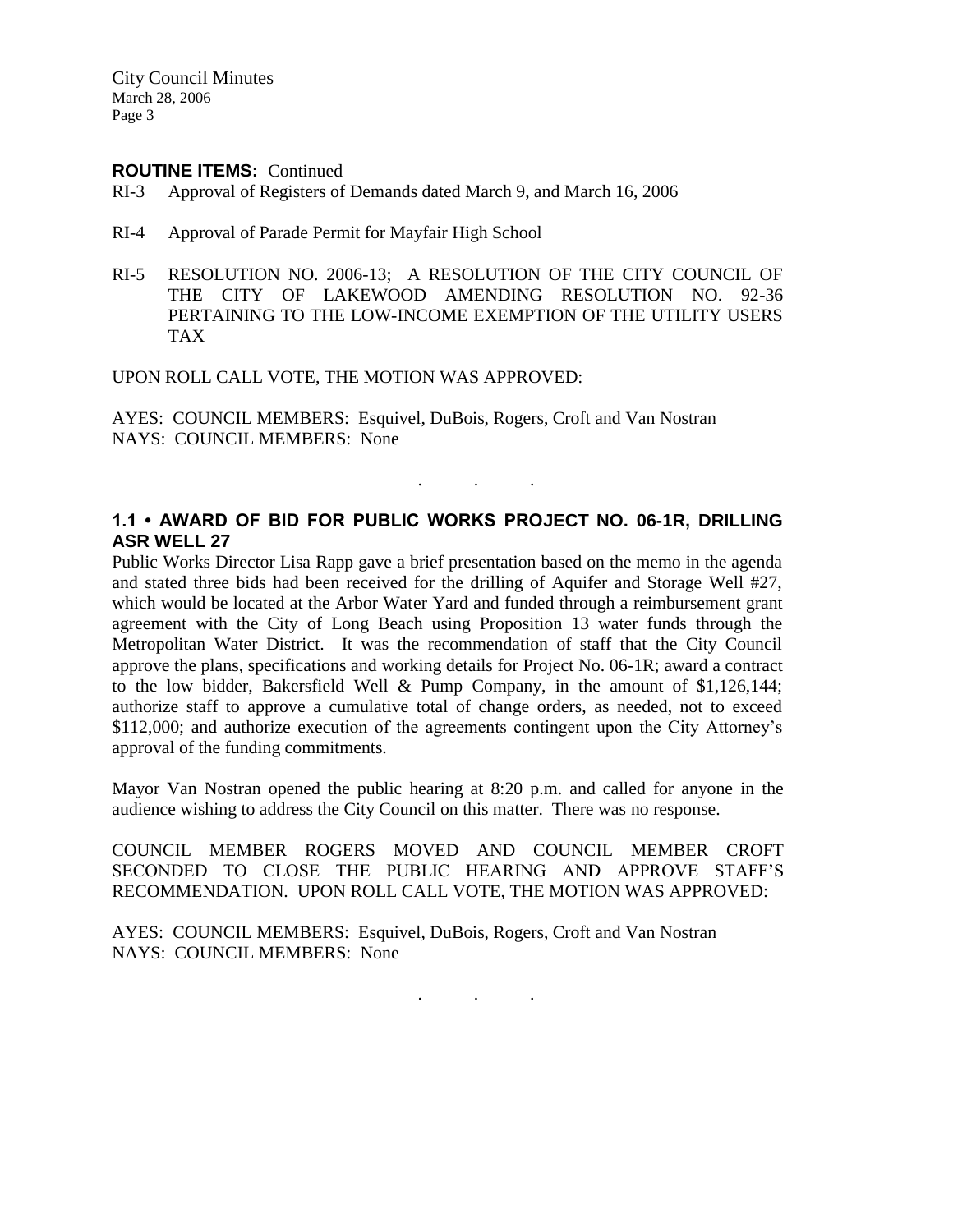## **1.2 • AWARD OF BID FOR PUBLIC WORKS PROJECT NO. 05-12, DEL AMO PAVEMENT REHAB**

The Director of Public Works made a presentation based on the report in the agenda and stated that due to notification from the Southern California Gas Company that they would need to be working on an underground line in Del Amo Boulevard, the project had been cancelled. She advised that once the Gas Company work was complete, staff would re-advertise for bids on this project.

Mayor Van Nostran ordered the report to be received and filed.

**2.1 • ADOPTION OF SIGNATURE RESOLUTIONS**

Mayor Van Nostran advised that the proposed resolutions were a procedural part of the mayoral transition process.

. . .

RESOLUTION NO. 2006-14; A RESOLUTION OF THE CITY COUNCIL OF THE CITY OF LAKEWOOD AUTHORIZING THE CITY TREASURER TO DEPOSIT FUNDS FOR SAFEKEEPING AND INVESTMENT AND AUTHORIZING WITHDRAWAL OF FUNDS FROM DEPOSITORIES

RESOLUTION NO. 2006-15; A RESOLUTION OF THE CITY COUNCIL OF THE CITY OF LAKEWOOD AUTHORIZING THE USE OF THE FACSIMILE SIGNATURE OF L. H. VAN NOSTRAN, MAYOR, IN THE EXECUTION OF PUBLIC SECURITIES AND INSTRUMENTS OF PAYMENT

RESOLUTION NO. 2006-16; A RESOLUTION OF THE CITY COUNCIL OF THE CITY OF LAKEWOOD AUTHORIZING THE USE OF THE FACSIMILE SIGNATURE OF M. DIANE DUBOIS, MAYOR PRO TEM, IN THE EXECUTION OF PUBLIC SECURITIES AND INSTRUMENTS OF PAYMENT

COUNCIL MEMBER ESQUIVEL MOVED AND VICE MAYOR DUBOIS SECONDED TO ADOPT RESOLUTIONS NO. 2006-14 THROUGH NO. 2006-16. UPON ROLL CALL VOTE, THE MOTION WAS APPROVED:

AYES: COUNCIL MEMBERS: Esquivel, DuBois, Rogers, Croft and Van Nostran NAYS: COUNCIL MEMBERS: None

**2.2 • HEARING OFFICERS FOR ABANDONED, WRECKED, DISMANTLED OR INOPERATIVE VEHICLE HEARINGS**

. . .

ORDINANCE NO. 2006-3; AN ORDINANCE OF THE CITY COUNCIL OF THE CITY OF LAKEWOOD AMENDING THE LAKEWOOD MUNICIPAL CODE PERTAINING TO HEARING OFFICER FOR HEARINGS CONCERNING ABANDONED, WRECKED, DISMANTLED OR INOPERATIVE VEHICLES was read by title by the City Clerk.